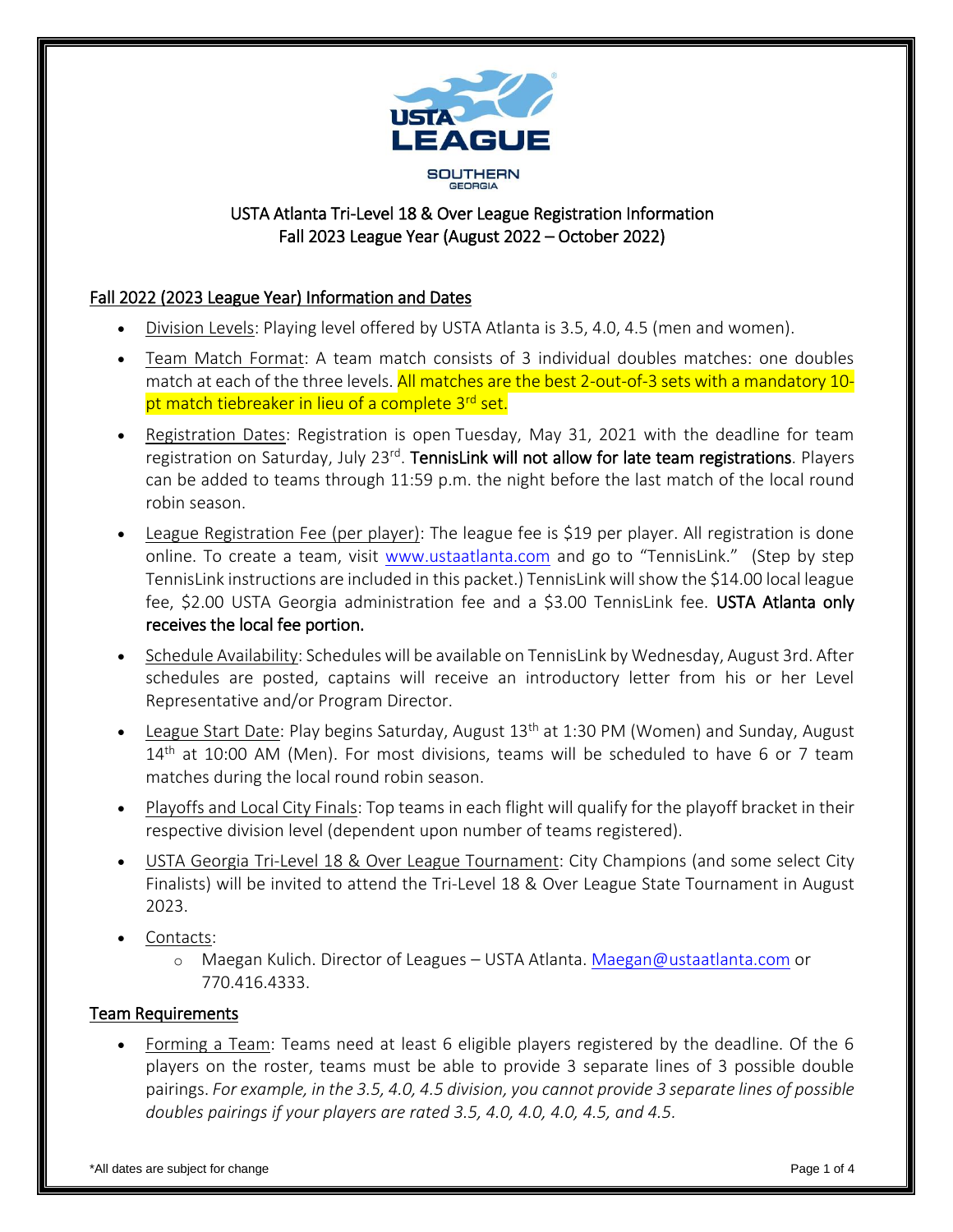

 Home Facility Requirements: Teams are required to provide two courts of the same surface at their location. All facilities must be located in Cobb, Dekalb, Douglas, Paulding (east of hwy 61), Fulton, Gwinnett, or Forsyth County. Captains at a new facility should contact USTA Atlanta (770-416-4333 or [maegan@ustaatlanta.com\)](mailto:maegan@ustaatlanta.com) to verify your facility is eligible for the USTA League Tennis program. The following information is required: facility name, address, number of courts and directions from I-285. The team can not register until the facility is processed. Lights are required if a make-up match takes place during the evening.

### Player Requirements

- New USTA Players and/or Self-Rate Players: New players that do not have a NTRP rating must self-rate using the USTA League Self-Rating Guidelines as found on [www.ustaatlanta.com](http://www.ustaatlanta.com/) (Ratings > Self-Rate Guidelines). Individuals are required to answer a series of questions prior to self-rating. It is strongly recommended that self-rated players register at least 10 days prior to the registration deadline so any appeals can be handled before the close of registration. If a person has a computer rating generated 3 years ago (2 years ago for players 60 & Over) s/he will be permitted to enter a new self-rating.
- Ratings for the Fall Season: All players will register using their 2021 Year End Rating, which can be found at [http://tennislink.usta.com/leagues.](http://tennislink.usta.com/leagues)
- Age Eligibility: All players shall have reached the age of eighteen (18) years prior to participating in their first local league match.
- USTA Membership: All players must have a USTA membership that is current through October 2022. To join or renew a membership, go to [www.usta.com](http://www.usta.com/) or call 1-800-990-USTA. Current members can change contact information by calling Membership Services (number above) or emailing at [memberservices@usta.com.](mailto:memberservices@usta.com)
- Tri-Level results are not factored into NTRP computer ratings. A person's computer rating will not change for active participants due to participation in this league. Participants who do not play in another USTA league will not generate a NTRP computer rating.
- Captains should check with all players before registering them for the team. Once payment has been made no refunds will be issued. We recommend that each player be responsible for registering themselves on a team.
- If you need additional players for your team, please visit the database of players looking for a team on our website at [https://www.ustaatlanta.com/findateam.](https://www.ustaatlanta.com/findateam)

#### Other Important Information

- USTA Atlanta will make every effort to group teams within the closest proximities possible. Just because your team is closer to one facility does not necessarily mean you will be grouped in that sub-flight.
- TennisLink allows captains to view the "work in progress" that USTA Atlanta does when putting together schedules. In most cases, teams are shifted around in order to finalize other divisions. PLEASE NO PHONE CALLS prior to schedules being posted.

\*All dates are subject for change  $\blacksquare$  and  $\blacksquare$  and  $\blacksquare$  are  $\blacksquare$  and  $\blacksquare$  and  $\blacksquare$  and  $\blacksquare$  and  $\blacksquare$  and  $\blacksquare$  and  $\blacksquare$  and  $\blacksquare$  and  $\blacksquare$  and  $\blacksquare$  and  $\blacksquare$  and  $\blacksquare$  and  $\blacksquare$  and  $\blacksquare$  and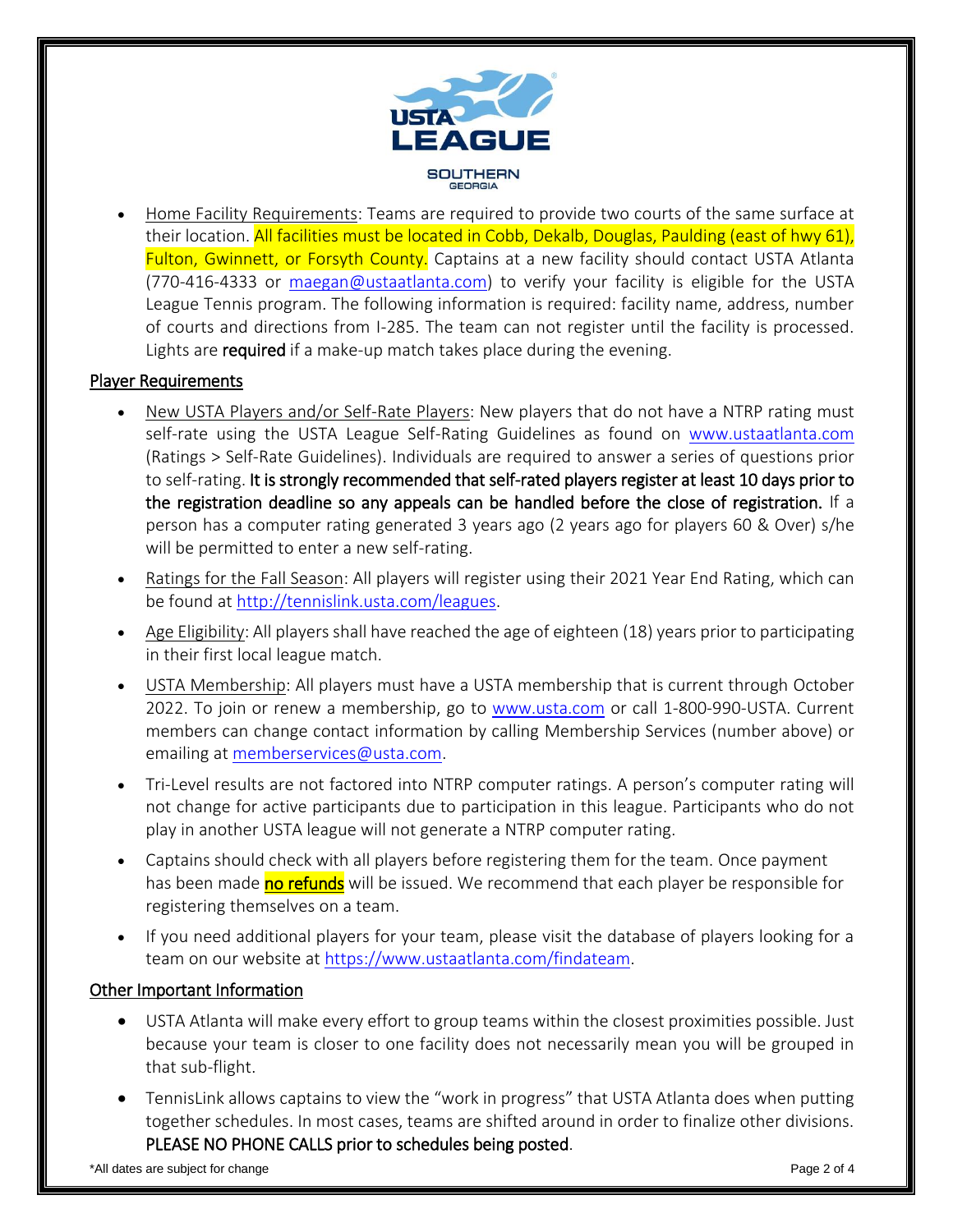



# Instructions for Registering a Team All team requirements must be met prior to starting registration.

# "CREATING A TEAM"

- Go to<http://tennislink.usta.com/leagues>
- All players and captains must create a TennisLink account to create/register for at team. You will be required to login and enter a password to create a team.
- If you are a Team Captain and want to register your team, proceed to Step 5. If you are a player and wish to register yourself, you must get your team number from your captain, then go to Step 6.
- All Captains must create a new team number each season. This step creates a team number *and* registers the captain on that team.
	- o Select the "Online Team Creation" under the quick links section of the league page
	- o Select Section (USTA/Southern)
	- o Select District/Area (GEORGIA)
	- o Select Area (GA-ATLANTA 2023)
	- o Select League for (Fall Tri-Level 18 & Over)
	- o Select Flight (ex: 3.5, 4.0, 4.5)
	- o Enter Team Name using this format: Home Courts Captain's Last Name (ex: Hudlow Johnson)
	- o Select your Home Court Facility:
		- $\triangleright$  When you see Home Courts Click "Other Facility" button.
		- $\triangleright$  A new screen called "Facility Locator" will pop up. In the "Special Search" box, use the arrow to drop down and select "Atlanta League Facilities."
		- In the "Facility Name" box and type the first 3 or 4 letters of your facility name (i.e.: Hud for Hudlow) then State and click "Search". Do not fill in any other boxes.
		- $\triangleright$  If your facility does not appear using the name search, take out the 3 letters of your facility and try using the facility zip code. The list may be long but your facility will be here.
		- $\triangleright$  Once your facility is located, **click on it once**, the Facility Locator screen will close and the facility name will pre-fill on the Online Team Creation page.
	- o Click "Create Team."
	- o Follow the instructions on the screen for payment.